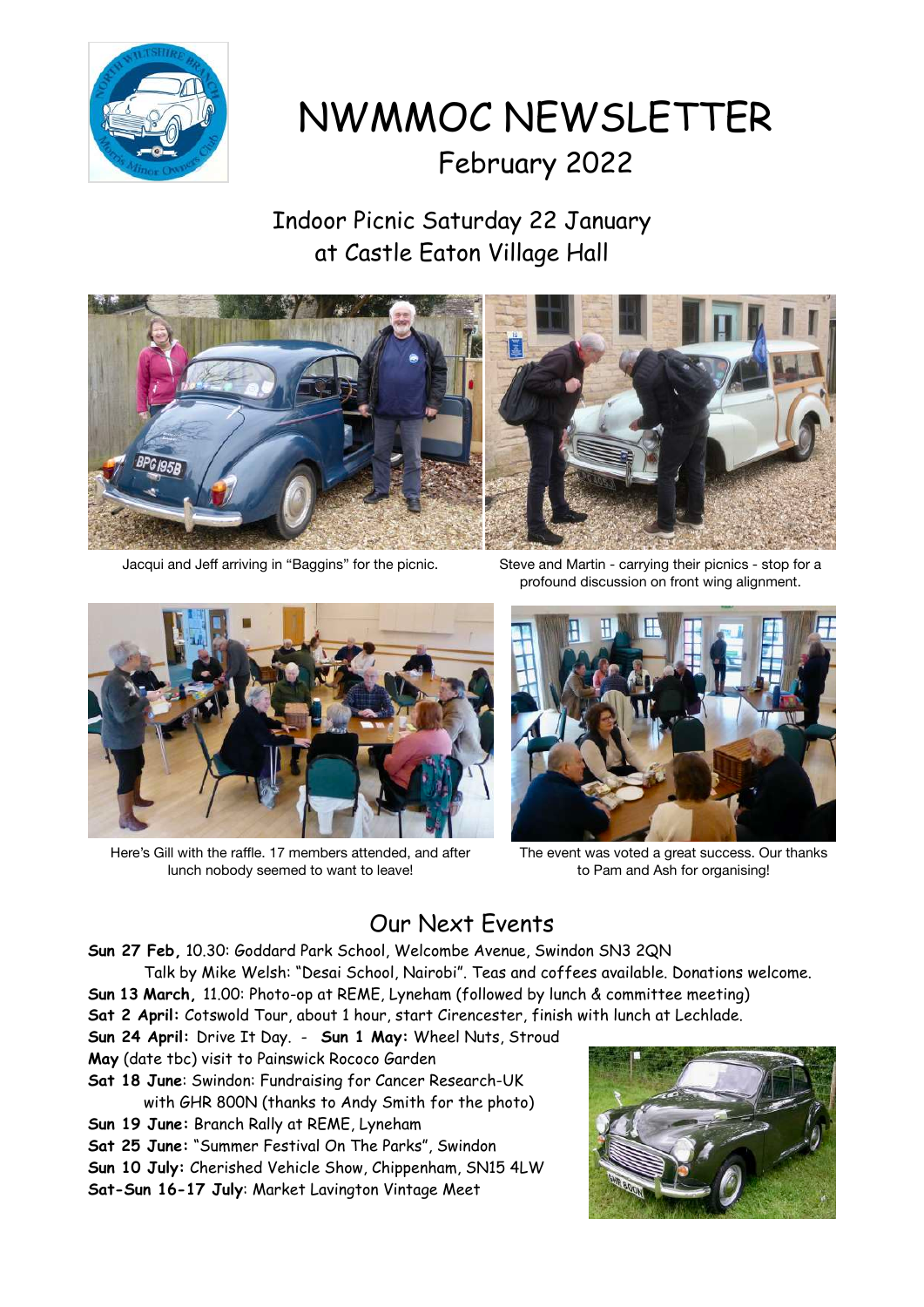## Martin Robins with his 2022 Calendars

Martin Robins, who lives in North Wilts and is an MMOC member but not a branch member, had a 2022 calendar made with professional photos of his Convertible taken at several local stately homes, including Charlton Park and Grittleton House.

He had a few calendars to spare and kindly donated them to the Branch. These have been sent out to the members who requested them, and in return we have received donations for Cancer Research UK, one of the charities we are supporting in 2022.



Martin's own home, Glebe Farm, is on the cover of the calendar, and he is pictured above beside the painting he commissioned of his Minor at Remenham Court, the residence of Miles Thomas at Henley. Martin pointed out that without Miles Thomas we might never have had our Minors. As Managing Director of Morris Motors, it was Thomas who recruited Alec Issigonis, and defended the Issigonis design against William Morris's more conservative instincts.

### Carbon Offset for Classics

The Federation of British Historic Vehicle Clubs has launched a carbon offset scheme for classic vehicles, to fund woodland through voluntary donations. If you register (from £20 per vehicle) they will send a sticker for your car.

More information at: <https://trees.fbhvc.co.uk>

#### Swindon Puzzle

Here's a puzzle for our Swindon members. Where is this, and what is the connection with our Branch? (And no, it's nothing to do with Ferraris … or Lloyds Bank!)

#### Branch Treasurer needed

After several years as Treasurer, Pam Holmes wishes to hand the task over. Anyone who already does personal internet banking, has basic spreadsheet skills (eg Excel), can communicate via email, and is willing to join the committee, would be qualified. If you feel you could help, please contact Bill for an initial discussion. Pam will ensure a handover and we would like to resolve this before our next AGM.